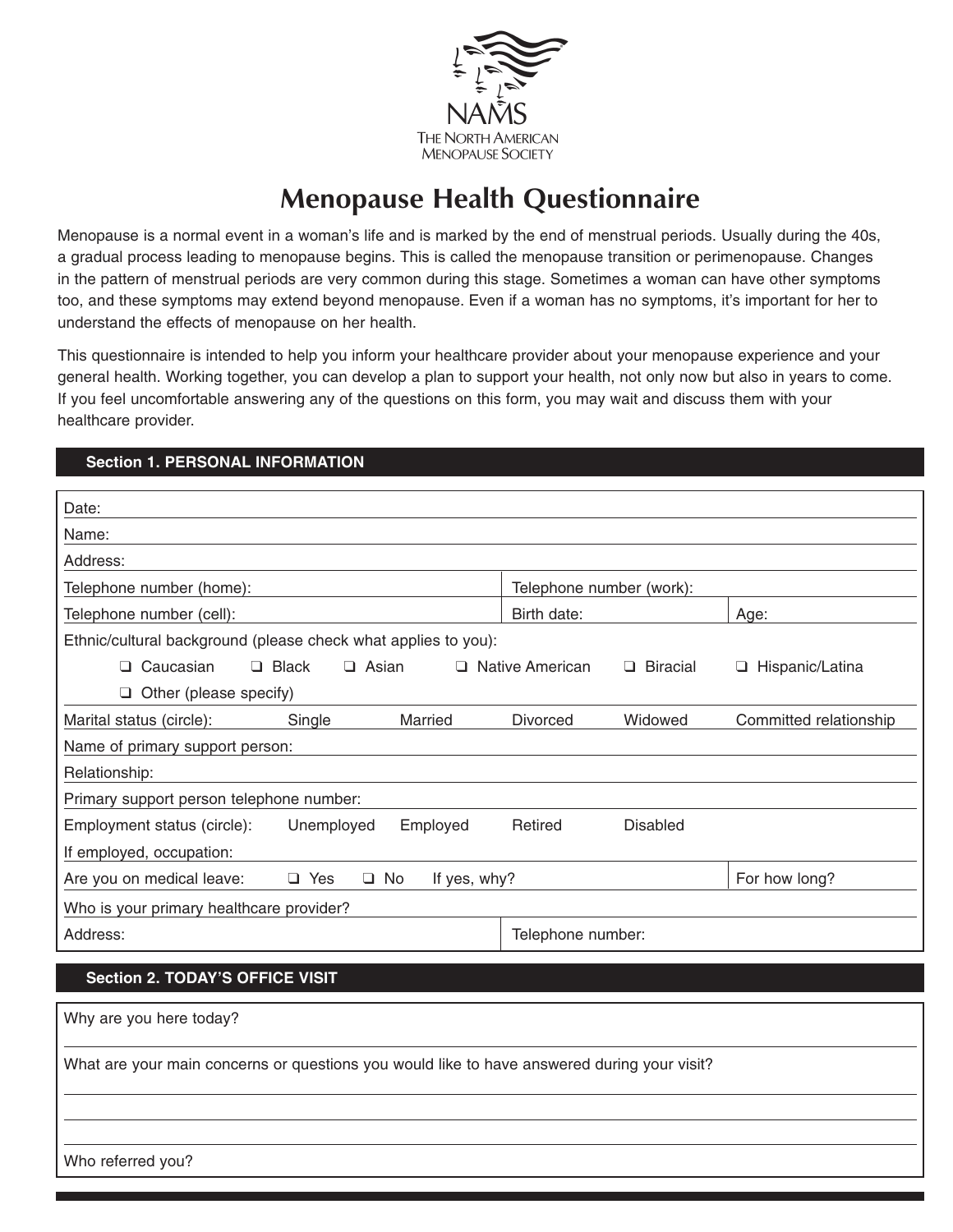#### **Section 3. HEIGHT AND WEIGHT INFORMATION**

| What is your height?                               |                        |
|----------------------------------------------------|------------------------|
| What is your maximum remembered height?            | How old were you then? |
| What is your weight?                               |                        |
| What is your maximum remembered weight?            | How old were you then? |
| What is your lowest remembered weight as an adult? | How old were you then? |

## **Section 4. MEDICAL HISTORY**

|                        | Please check if you have had problems with: |                             |                            |
|------------------------|---------------------------------------------|-----------------------------|----------------------------|
| $\Box$ Migraines       | $\Box$ Colitis                              | $\Box$ Diabetes             | $\Box$ Fatigue             |
| □ Blood Pressure       | $\Box$ Diarrhea                             | $\Box$ Thyroid              | Sleeping<br>Q.             |
| $\Box$ Stroke          | $\Box$ Constipation                         | $\Box$ Asthma               | <b>Dizziness</b><br>$\Box$ |
| □ Cholesterol          | Bloody or black bowel movements<br>⊔        | $\Box$ Arthritis            | Mood swings<br>⊔           |
| □ Heart Attack         | $\Box$ Hepatitis                            | $\Box$ Muscle or joint pain | Suicidal thoughts<br>u.    |
| $\Box$ Chest pain      | $\Box$ Liver                                | $\Box$ Back pain            | Teeth or gums<br>⊔         |
| $\Box$ Blood clots     | Gallbladder<br>ப                            | $\Box$ Seizures             | $\Box$ Hair loss or growth |
| □ Varicose veins       | $\Box$ Incontinence (urine or feces)        | $\Box$ Eyesight             | $\Box$ Skin                |
| $\Box$ Easy bruising   | <b>Breasts</b><br>□                         | $\Box$ Macular degeneration | $\Box$ Frequent falling    |
| $\Box$ Anemia          | Endometriosis<br>ப                          | $\Box$ Cataracts            | $\Box$ Losing height       |
| $\Box$ Indigestion     | Fibroids<br>⊔                               | $\Box$ Depression           | Broken bones<br>n          |
| $\Box$ Frequent nausea | Infertility<br>⊔                            | $\Box$ Anxiety              | Weight loss or gain        |
| or vomiting            | Cancer<br>H                                 | $\Box$ Stress               |                            |
|                        |                                             |                             |                            |

Other health problems (describe):

## **Section 5. MAJOR ILLNESS AND INJURY HISTORY**

| Date | List dates of all operations, hospitalizations, psychological therapy, major injuries, and illnesses<br>(excluding pregnancy). |
|------|--------------------------------------------------------------------------------------------------------------------------------|
|      |                                                                                                                                |
|      |                                                                                                                                |
|      |                                                                                                                                |
|      |                                                                                                                                |
|      |                                                                                                                                |
|      |                                                                                                                                |
|      |                                                                                                                                |
|      |                                                                                                                                |
|      |                                                                                                                                |
|      |                                                                                                                                |
|      |                                                                                                                                |
|      |                                                                                                                                |
|      | (Please continue on back, if needed.)                                                                                          |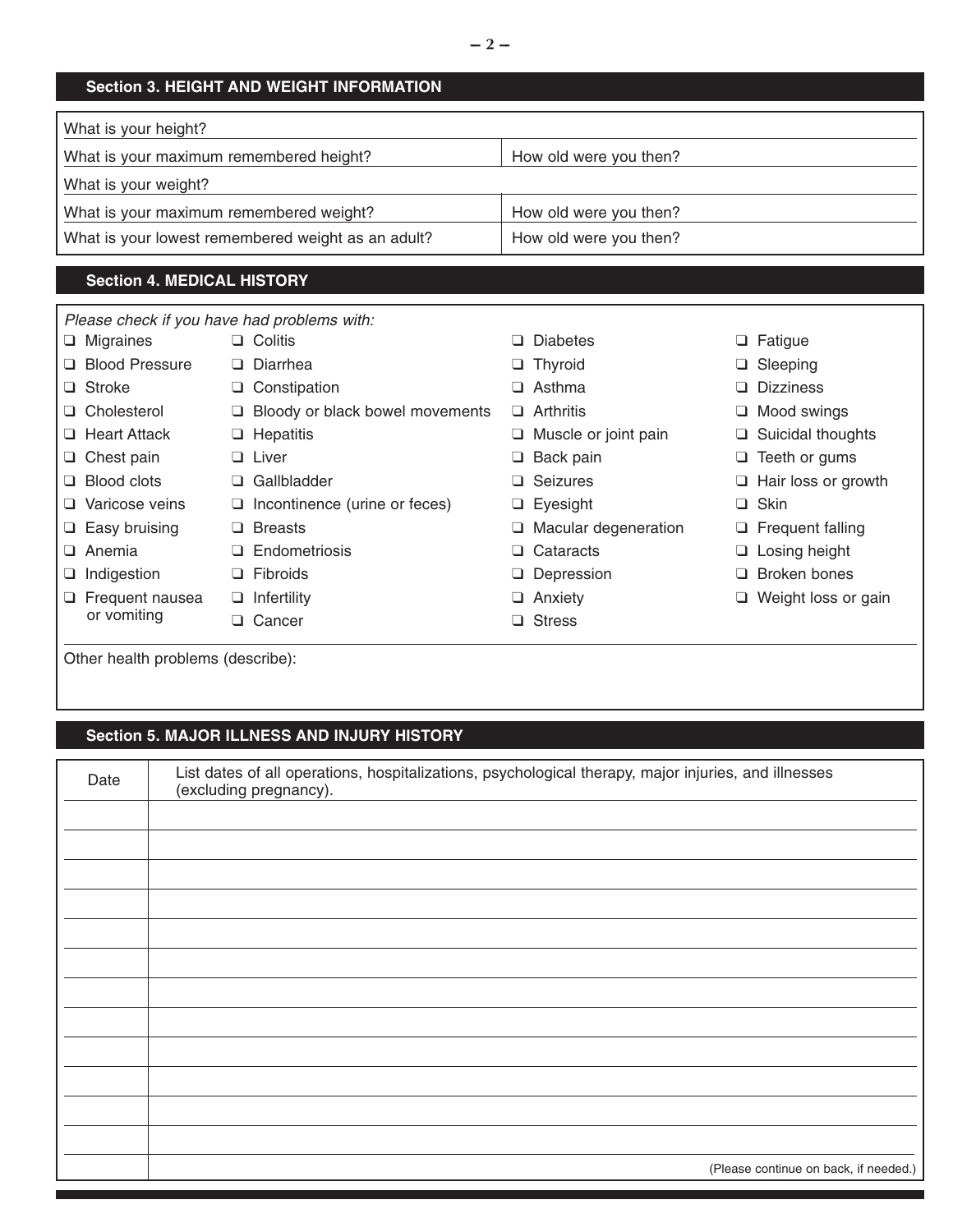# **Section 6. GYNECOLOGIC HISTORY**

| How would you describe your current menstrual status?                                                                                                                              |                                                                                                                                                                                                                                                                                                                                               |  |  |  |  |
|------------------------------------------------------------------------------------------------------------------------------------------------------------------------------------|-----------------------------------------------------------------------------------------------------------------------------------------------------------------------------------------------------------------------------------------------------------------------------------------------------------------------------------------------|--|--|--|--|
| $\Box$ Premenopause (before menopause; having regular periods)<br>□ Perimenopause/menopause transition (changes in periods, but have not gone 12 months in a row without a period) |                                                                                                                                                                                                                                                                                                                                               |  |  |  |  |
| □ Postmenopause (after menopause)                                                                                                                                                  |                                                                                                                                                                                                                                                                                                                                               |  |  |  |  |
|                                                                                                                                                                                    |                                                                                                                                                                                                                                                                                                                                               |  |  |  |  |
| Was your menopause:                                                                                                                                                                |                                                                                                                                                                                                                                                                                                                                               |  |  |  |  |
| Spontaneous ("natural")<br>$\Box$ Surgical (removal of both ovaries)                                                                                                               |                                                                                                                                                                                                                                                                                                                                               |  |  |  |  |
|                                                                                                                                                                                    | $\Box$ Due to chemotherapy or radiation therapy; reason for therapy:                                                                                                                                                                                                                                                                          |  |  |  |  |
|                                                                                                                                                                                    |                                                                                                                                                                                                                                                                                                                                               |  |  |  |  |
|                                                                                                                                                                                    |                                                                                                                                                                                                                                                                                                                                               |  |  |  |  |
| Are your periods (or were your periods) usually regular? □ Yes                                                                                                                     | $\Box$ No                                                                                                                                                                                                                                                                                                                                     |  |  |  |  |
|                                                                                                                                                                                    | Don't know<br>$\Box$ Yes<br>$\Box$ No                                                                                                                                                                                                                                                                                                         |  |  |  |  |
|                                                                                                                                                                                    | Don't know<br>$\Box$ No                                                                                                                                                                                                                                                                                                                       |  |  |  |  |
|                                                                                                                                                                                    | Don't know<br>$\Box$ No                                                                                                                                                                                                                                                                                                                       |  |  |  |  |
| If not still having periods, what was your age when you had your last period? ________________________________                                                                     |                                                                                                                                                                                                                                                                                                                                               |  |  |  |  |
|                                                                                                                                                                                    |                                                                                                                                                                                                                                                                                                                                               |  |  |  |  |
|                                                                                                                                                                                    |                                                                                                                                                                                                                                                                                                                                               |  |  |  |  |
| Are your periods painful? □ Yes □ No If yes, how painful? □ Mild                                                                                                                   | □ Moderate<br>$\Box$ Severe                                                                                                                                                                                                                                                                                                                   |  |  |  |  |
|                                                                                                                                                                                    | $\Box$ No<br>$\Box$ Yes                                                                                                                                                                                                                                                                                                                       |  |  |  |  |
| Is there a recent change in how often you have periods?                                                                                                                            | $\Box$ Yes<br>$\Box$ No                                                                                                                                                                                                                                                                                                                       |  |  |  |  |
| Is there a recent change in how many days you bleed?                                                                                                                               | $\Box$ Yes<br>$\Box$ No                                                                                                                                                                                                                                                                                                                       |  |  |  |  |
|                                                                                                                                                                                    | $\Box$ Yes<br>$\Box$ No                                                                                                                                                                                                                                                                                                                       |  |  |  |  |
| Do you think you have a problem with your period?                                                                                                                                  | $\Box$ Yes<br>$\Box$ No                                                                                                                                                                                                                                                                                                                       |  |  |  |  |
|                                                                                                                                                                                    |                                                                                                                                                                                                                                                                                                                                               |  |  |  |  |
| Do you have any problems with PMS? (PMS is having mood                                                                                                                             |                                                                                                                                                                                                                                                                                                                                               |  |  |  |  |
| swings, bloating, headaches just prior to your period)                                                                                                                             | $\Box$ Yes<br>$\Box$ No                                                                                                                                                                                                                                                                                                                       |  |  |  |  |
|                                                                                                                                                                                    | $\Box$ Yes<br>$\Box$ No<br>If yes, how often? ______________                                                                                                                                                                                                                                                                                  |  |  |  |  |
| Did your mother take DES when she was pregnant with you?                                                                                                                           | $\Box$ Yes<br>$\Box$ No<br>Don't know                                                                                                                                                                                                                                                                                                         |  |  |  |  |
|                                                                                                                                                                                    | If yes, how often? _________________<br>$\Box$ Yes<br>$\Box$ No                                                                                                                                                                                                                                                                               |  |  |  |  |
| What is the date and results (if known) of your last test regarding:                                                                                                               |                                                                                                                                                                                                                                                                                                                                               |  |  |  |  |
| Pap smear: _________________ Any abnormal Pap tests?                                                                                                                               | $\Box$ No<br>If yes, when? $\frac{1}{2}$ $\frac{1}{2}$ $\frac{1}{2}$ $\frac{1}{2}$ $\frac{1}{2}$ $\frac{1}{2}$ $\frac{1}{2}$ $\frac{1}{2}$ $\frac{1}{2}$ $\frac{1}{2}$ $\frac{1}{2}$ $\frac{1}{2}$ $\frac{1}{2}$ $\frac{1}{2}$ $\frac{1}{2}$ $\frac{1}{2}$ $\frac{1}{2}$ $\frac{1}{2}$ $\frac{1}{2}$ $\frac{1}{2}$ $\frac{1}{2$<br>$\Box$ Yes |  |  |  |  |
| Mammogram: _____________ Any breast biopsies?                                                                                                                                      | $\Box$ Yes<br>$\Box$ No                                                                                                                                                                                                                                                                                                                       |  |  |  |  |
|                                                                                                                                                                                    | $\Box$ Yes<br>$\Box$ No                                                                                                                                                                                                                                                                                                                       |  |  |  |  |
|                                                                                                                                                                                    |                                                                                                                                                                                                                                                                                                                                               |  |  |  |  |
|                                                                                                                                                                                    |                                                                                                                                                                                                                                                                                                                                               |  |  |  |  |
|                                                                                                                                                                                    |                                                                                                                                                                                                                                                                                                                                               |  |  |  |  |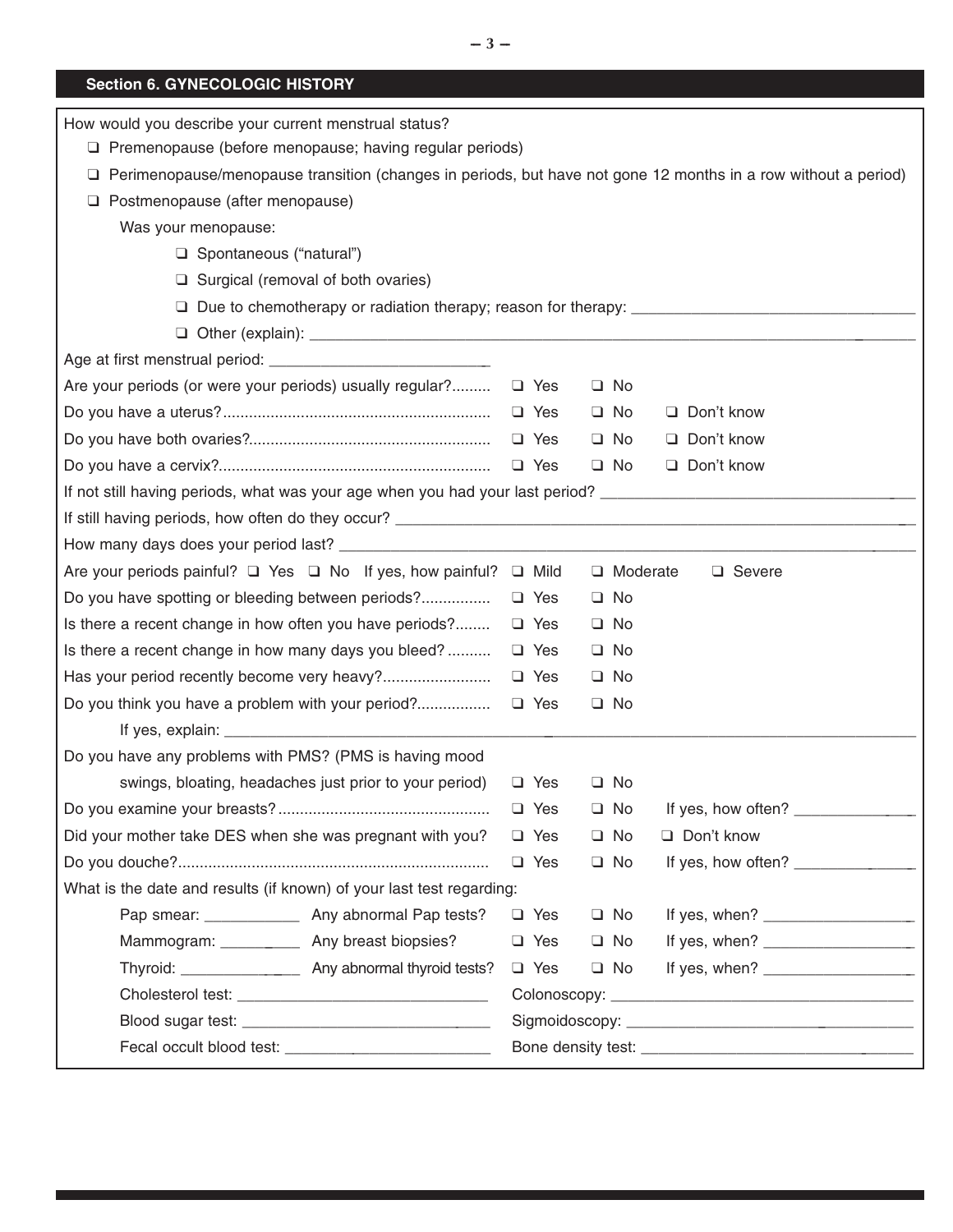## **Section 7. OBSTETRICAL HISTORY**

| Please indicate the method of birth control, if any, that you are currently using or have used previously: |                   |                        |                   |                                |                  |                 |
|------------------------------------------------------------------------------------------------------------|-------------------|------------------------|-------------------|--------------------------------|------------------|-----------------|
|                                                                                                            | Using Now         | <b>Previously Used</b> |                   |                                | Using Now        | Previously Used |
| None                                                                                                       |                   | ❏                      | Implanted hormone |                                |                  |                 |
| Sterilization (tubes tied)                                                                                 |                   | □                      | Diaphragm         |                                |                  |                 |
| Male partner had vasectomy                                                                                 |                   | ❏                      | Foam/gel          |                                |                  |                 |
| Birth control pill, ring, or skin patch                                                                    |                   | ❏                      | Condoms           |                                |                  |                 |
| <b>IUD</b>                                                                                                 |                   | ❏                      |                   | Natural family planning/rhythm |                  |                 |
| Injectable hormone                                                                                         | ⊔                 | ⊔                      | Other             |                                |                  |                 |
| How many times have you been pregnant?                                                                     |                   |                        |                   |                                |                  |                 |
| How many children do you have?<br>How many were adopted?                                                   |                   |                        |                   |                                |                  |                 |
| How old were you when you first child was born?<br>How old were you when your last child was born?         |                   |                        |                   |                                |                  |                 |
| Please provide the number of your:                                                                         |                   |                        |                   |                                |                  |                 |
| Full term births:                                                                                          | Premature births: |                        | Miscarriages:     | Abortions:                     | Living children: |                 |
| Any complications during pregnancy, delivery, or postpartum?                                               |                   |                        | $\Box$ Yes        | $\Box$ No                      |                  |                 |
| If yes, please describe:                                                                                   |                   |                        |                   |                                |                  |                 |

## **Section 8. SEXUAL HISTORY**

| $\square$ No                                                                                                         |
|----------------------------------------------------------------------------------------------------------------------|
| If yes, are you currently having sex with: $\Box$ A man (or men) $\Box$ A woman (or women) $\Box$ Both men and women |
| How long have you been with your current sex partner?                                                                |
| Are you in a committed, mutually monogamous relationship? $\Box$ Yes<br>$\Box$ No                                    |
| $\Box$ No                                                                                                            |
| $\Box$ A woman (or women)                                                                                            |
| $\Box$ No                                                                                                            |
| $\Box$ No                                                                                                            |
| $\Box$ No<br>Do you have a loss of interest in sexual activities (libido, desire)? $\Box$ Yes                        |
| Do you have a loss of arousal (tingling in the genitals or breasts;                                                  |
| $\Box$ No                                                                                                            |
| $\Box$ No<br>Do you have a loss of response (weaker or absent orgasm)? $\Box$ Yes                                    |
| $\Box$ No<br>Do you have any pain with intercourse (vaginal penetration)? $\Box$ Yes                                 |
|                                                                                                                      |
| Please describe the pain: $\Box$ Pain with penetration $\Box$ Pain inside<br>$\Box$ Feels dry                        |

#### **Section 9. ALLERGY INFORMATION**

| Are you allergic to any medications? | Yes<br>$\Box$   | $\Box$ No | $\Box$ Don't know | If yes, please indicate which one(s): |
|--------------------------------------|-----------------|-----------|-------------------|---------------------------------------|
| Medication:                          | Reaction:       |           |                   |                                       |
| Medication:                          | Reaction:       |           |                   |                                       |
| Medication:                          | Reaction:       |           |                   |                                       |
| Do you have any other allergies?     | <b>Yes</b><br>n | $\Box$ No | $\Box$ Don't know | If yes, please indicate:              |
| To what?                             | Reaction:       |           |                   |                                       |
| To what?                             | Reaction:       |           |                   |                                       |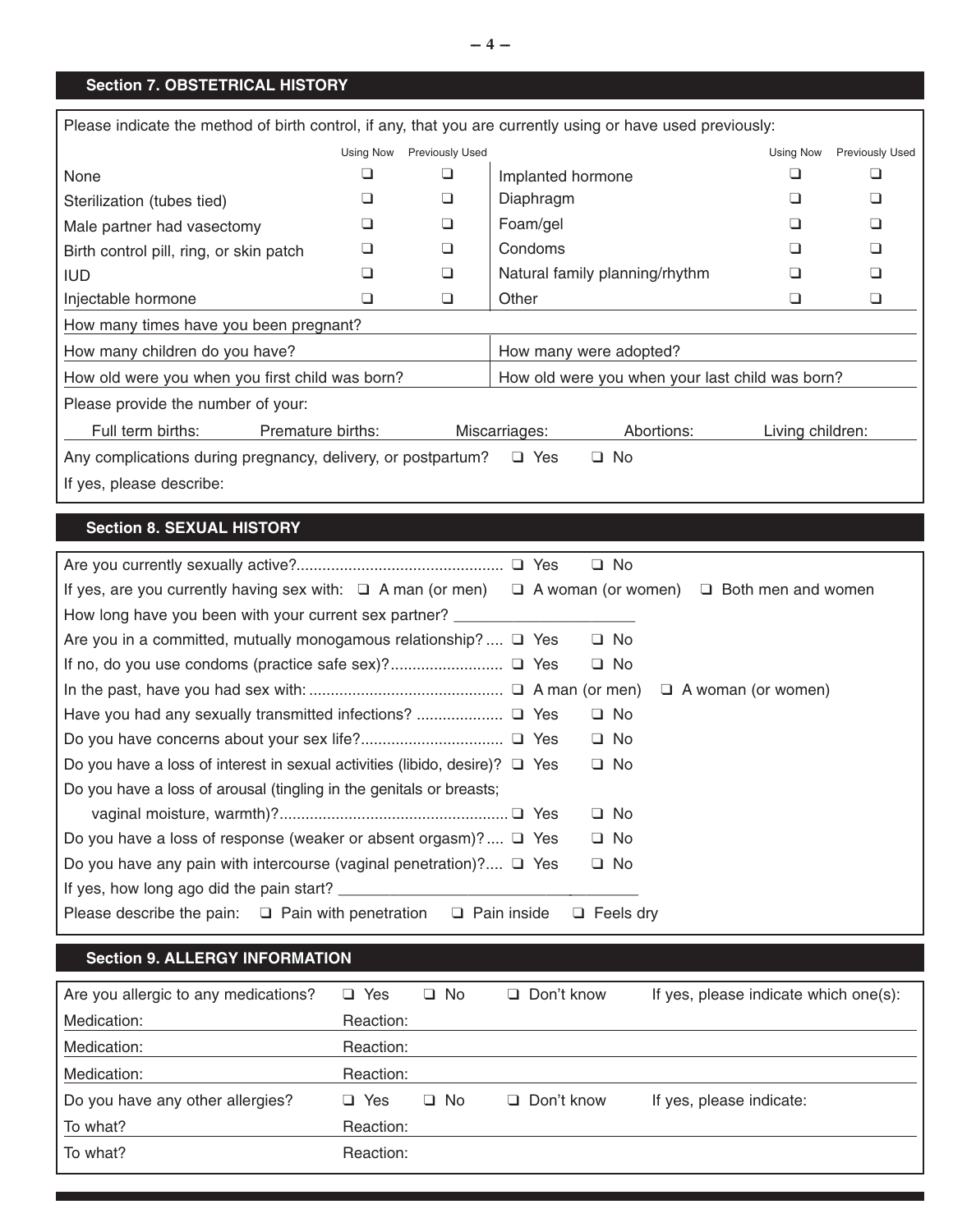#### **Section 10. MEDICATION HISTORY**

| Are you currently using hormone therapy for menopause? | □ Yes | ⊟ No |
|--------------------------------------------------------|-------|------|
| If no, why not?                                        |       |      |

#### If yes, for what reasons?

Please indicate the medications and supplements (such as vitamins, calcium, herbs, soy) you are currently using. Include

prescription drugs and those purchased without a prescription. Also include all hormone therapy you have used in the

past (examples include contraceptives, thyroid hormones, and hormone therapy for menopause).

| Medication/<br><b>Supplement</b>                                                                     | <b>Dose</b>              | <b>Frequency</b> | Date<br><b>Started</b> | <b>Date</b><br><b>Stopped</b> | <b>Why Stopped</b> |
|------------------------------------------------------------------------------------------------------|--------------------------|------------------|------------------------|-------------------------------|--------------------|
|                                                                                                      |                          |                  |                        |                               |                    |
|                                                                                                      |                          |                  |                        |                               |                    |
|                                                                                                      |                          |                  |                        |                               |                    |
|                                                                                                      |                          |                  |                        |                               |                    |
|                                                                                                      |                          |                  |                        |                               |                    |
|                                                                                                      |                          |                  |                        |                               |                    |
|                                                                                                      |                          |                  |                        |                               |                    |
|                                                                                                      |                          |                  |                        |                               |                    |
|                                                                                                      |                          |                  |                        |                               |                    |
| Have you used any other therapy for menopause (such as acupuncture or yoga)?<br>$\Box$ Yes $\Box$ No | If yes, please indicate: |                  |                        |                               |                    |
| Of these, what are you currently using?                                                              |                          |                  |                        |                               |                    |
| Is this therapy helpful? $\Box$ Yes                                                                  | $\Box$ No                |                  |                        |                               |                    |

#### **Section 11. FAMILY HISTORY**

Please list family member (ie, mother, father, sister, brother, grandparent, aunt, uncle) who currently has or once had the following:

| High blood pressure:           | Colorectal cancer:        |  |
|--------------------------------|---------------------------|--|
| Heart attack (indicate age):   | Ovarian cancer:           |  |
| Stroke (indicate age):         | Other cancer:             |  |
| Blood problems                 | Depression:               |  |
| (including sickle cell trait): | Other emotional problems: |  |
| Blood clots:                   | Alzheimer's disease:      |  |
| Bleeding tendency:             | Domestic violence victim: |  |
| Glaucoma:                      | Domestic violence person: |  |
| Osteoporosis:                  | Sexual abuse victim:      |  |
| Hip fracture:                  | Sexual abuse person:      |  |
| Diabetes:                      | Alcoholism:               |  |
| Breast cancer (indicate age):  | Drug abuse:               |  |

Is there anything about your family's health history that concerns you, or that you would like to discuss? ❑ Yes ❑ No If yes, what?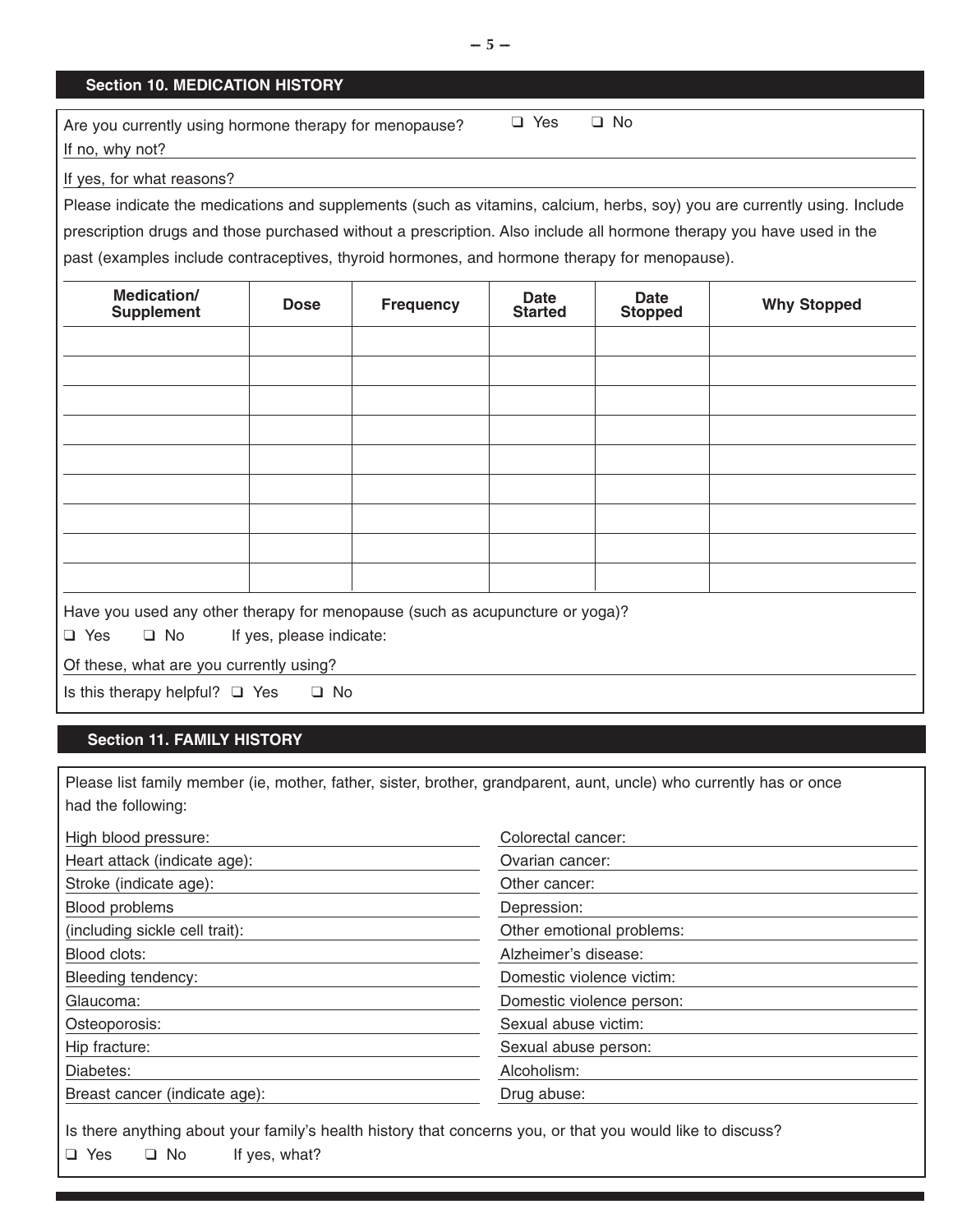## **Section 12. PERSONAL HABITS**

| <b>Q</b> Fair<br>Do you consider your health to be:<br>$\Box$ Excellent<br>$\Box$ Good<br>$\Box$ Poor                                |
|--------------------------------------------------------------------------------------------------------------------------------------|
| <b>Exercise</b>                                                                                                                      |
| How often do you exercise?<br>$\Box$ Almost daily $\Box$ At least 3x/week $\Box$ Occasionally<br>$\Box$ Rarely<br>□ Never            |
|                                                                                                                                      |
| For how long and how often?                                                                                                          |
| <b>Diet</b>                                                                                                                          |
|                                                                                                                                      |
| Do you try to eat a special diet? $\Box$ Low-fat $\Box$ Low carbohydrate $\Box$ High protein<br>□ Vegetarian                         |
| What dairy products do you consume each day?                                                                                         |
| $\Box$ Milk                                                                                                                          |
| $\Box$ Other<br><u> 2000 - Jan James James James James James James James James James James James James James James James James J</u> |
| Are you lactose intolerant (diarrhea or gastrointestinal/GI upset after dairy products)? $\Box$ Yes<br>$\Box$ No                     |
|                                                                                                                                      |
|                                                                                                                                      |
|                                                                                                                                      |
| How many servings of fish do you consume each week?                                                                                  |
| <b>Tobacco use</b>                                                                                                                   |
| Do you currently smoke cigarettes? □ Yes □ No                                                                                        |
|                                                                                                                                      |
|                                                                                                                                      |
| If you do not currently smoke cigarettes, have you ever smoked? $\Box$ Yes<br>$\Box$ No                                              |
| If yes, when did you start? _______________ How many per day? _____________ When did you stop? ______________                        |
| Do you use any other type of tobacco? $\Box$ Yes $\Box$ No If yes, what?                                                             |
| <b>Caffeine use</b>                                                                                                                  |
| Do you consume drinks with caffeine (coffee, tea, soda drinks)? $\Box$ Yes<br>$\Box$ No                                              |
|                                                                                                                                      |
| If yes, how many drinks each day?<br>the contract of the contract of the contract of the contract of                                 |
| Alcohol and drug use                                                                                                                 |
| $\Box$ No                                                                                                                            |
| If yes, how many drinks do you have each week? _________                                                                             |
| Do you ever have a drink in the morning to get you going? □ Yes<br>$\Box$ No                                                         |
| $\Box$ No                                                                                                                            |
| $\Box$ No                                                                                                                            |
| $\Box$ No                                                                                                                            |
| $\Box$ No                                                                                                                            |
| <b>Abuse</b>                                                                                                                         |
| Within the last year, have you been hit, slapped, kicked,                                                                            |
| $\Box$ No                                                                                                                            |
| Within the last year, has anyone ever forced you to                                                                                  |
| $\Box$ No                                                                                                                            |
| Do you feel you are verbally or emotionally abused by someone? $\square$ Yes<br>$\Box$ No                                            |
| $\Box$ No                                                                                                                            |
| <b>Stress management</b>                                                                                                             |
| What are the current major stressors or life changes in your life?                                                                   |
| Any major changes in the family health during the past year?<br>$\Box$ Yes<br>$\Box$ No                                              |
| If yes, explain:                                                                                                                     |
| How do you handle stress?<br>$\Box$ Very well<br>$\Box$ Moderately well<br>$\Box$ Poorly                                             |
| What do you do to relax?                                                                                                             |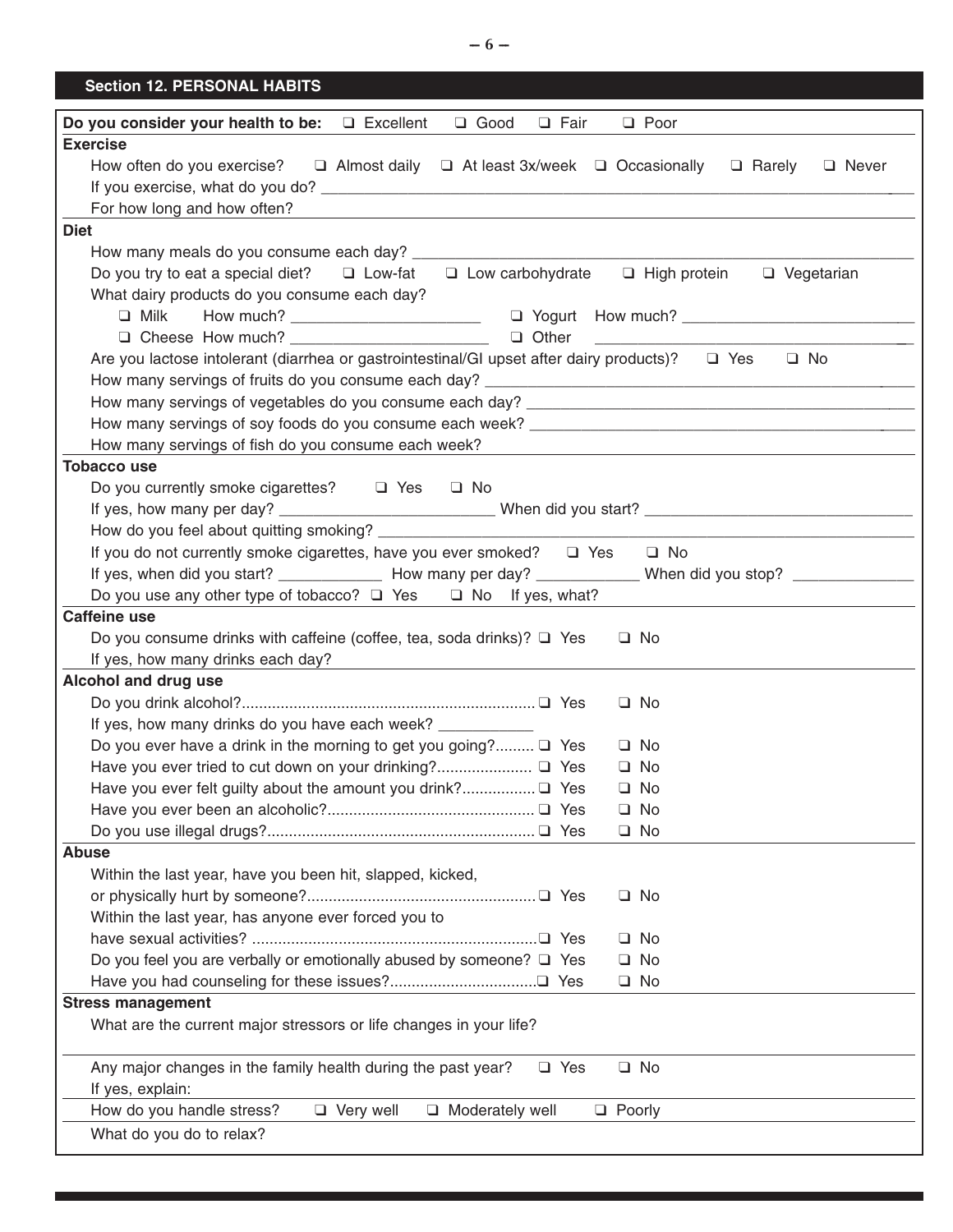|                                                                                  | Not at all | A little bit | Quite a bit | <b>Extremely</b> |
|----------------------------------------------------------------------------------|------------|--------------|-------------|------------------|
| I have hot flashes                                                               | $\Box$     | $\Box$       | $\Box$      | $\Box$           |
| I have night sweats                                                              | $\Box$     | $\Box$       | ❏           | $\Box$           |
| I have difficulty getting to sleep                                               | $\Box$     | ❏            | $\Box$      |                  |
| I have difficulty staying asleep                                                 | $\Box$     | $\Box$       | $\Box$      |                  |
| I get heart palpitations or a sensation of<br>butterflies in my chest or stomach | $\Box$     | $\Box$       | $\Box$      | $\Box$           |
| I feel like my skin is crawling or itching                                       | $\Box$     | $\Box$       | ❏           |                  |
| I feel more tired than usual                                                     | $\Box$     | $\Box$       | $\Box$      |                  |
| I have difficulty concentrating                                                  | $\Box$     | $\Box$       | $\Box$      |                  |
| My memory is poor                                                                | $\Box$     | ❏            | ❏           |                  |
| I am more irritable than usual                                                   | $\Box$     | $\Box$       | $\Box$      |                  |
| I feel more anxious than usual                                                   | $\Box$     | $\Box$       | $\Box$      |                  |
| I have more depressed moods                                                      | $\Box$     | ❏            | ❏           |                  |
| I am having mood swings                                                          | $\Box$     | $\Box$       | $\Box$      |                  |
| I have crying spells                                                             | $\Box$     | $\Box$       | $\Box$      |                  |
| I have headaches                                                                 | $\Box$     | ❏            | ❏           |                  |
| I need to urinate more often than usual                                          | $\Box$     | $\Box$       | $\Box$      |                  |
| I leak urine                                                                     | $\Box$     | $\Box$       | $\Box$      |                  |
| I have pain or burning when urinating                                            | $\Box$     | $\Box$       | ❏           |                  |
| I have bladder infections                                                        | $\Box$     | $\Box$       | $\Box$      |                  |
| I have uncontrollable loss of stool or gas                                       | $\Box$     | $\Box$       | $\Box$      |                  |
| My vagina is dry                                                                 | $\Box$     | ❏            | ❏           |                  |
| I have vaginal itching                                                           | $\Box$     | $\Box$       | $\Box$      |                  |
| I have an abnormal vaginal discharge                                             | $\Box$     | $\Box$       | $\Box$      |                  |
| I have vaginal infections                                                        | ❏          | ❏            | ❏           |                  |
| I have pain during intercourse                                                   | $\Box$     | $\Box$       | $\Box$      |                  |
| I have pain inside during intercourse                                            | $\Box$     | $\Box$       | $\Box$      |                  |
| I have bleeding after intercourse                                                | $\Box$     | ❏            | $\Box$      |                  |
| I lack desire or interest in sexual activity                                     | $\Box$     | $\Box$       | $\Box$      |                  |
| I have difficulty achieving orgasm                                               | $\Box$     | $\Box$       | $\Box$      |                  |
| My opportunity for sexual activity is limited                                    | ❏          | $\Box$       | ❏           |                  |
| My stomach feels like it's bloated or<br>I've gained weight                      | $\Box$     | $\Box$       | $\Box$      |                  |
| I have breast tenderness                                                         | $\Box$     | $\Box$       | $\Box$      |                  |
| I have joint pains                                                               | $\Box$     | $\Box$       | $\Box$      |                  |